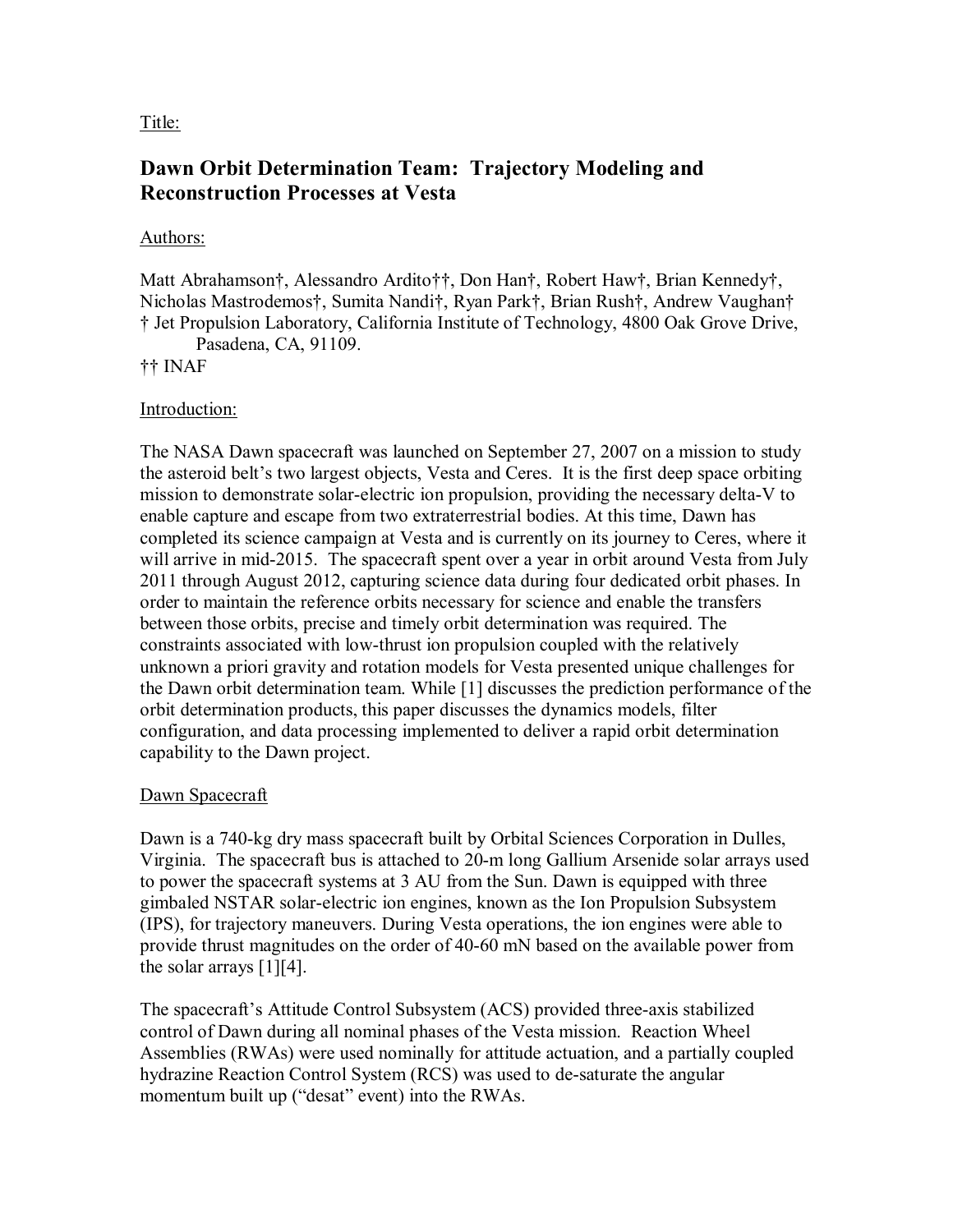# Orbit Phases:

Dawn carries the following scientific instruments on the spacecraft bus for the capture of visible, infrared, and gamma ray spectra emitted by Vesta:

- The visible light Framing Camera (FC).
- The Visible and Infrared Spectrometer (VIR).
- The Gamma Ray and Neutron Detector (GRaND).

In addition, Dawn captures gravity science data via the Doppler shift observed over the high gain antenna (HGA) transmission to Earth. The expected science data was recorded during the following four orbit phases of the Vesta mission with the primary science instrument for each phase indicated:

- Survey Orbit: VIR at 800 m/pixel resolution (July-August 2011)
- High Altitude Mapping Orbit-1 (HAMO-1): FC at 100 m/pixel resolution (October 2011)
- Low Altitude Mapping Orbit (LAMO): GRaND and gravity science (December 2011 - April 2012)
- High Altitude Mapping Orbit-2 (HAMO-2): FC at 100 m/pixel resolution (June-July 2012)

Orbit determination was tasked to support periodic on-board ephemeris updates and orbit maintenance maneuvers during these phases.

# Transfer Phases

In addition to the four orbit phases, four mission phases were dedicated to the transfer between each of the science orbits:

- Survey Orbit to HAMO (September 2011)
- HAMO to LAMO (November 2011 early December 2011)
- LAMO to HAMO-2 (early May 2012 early June 2012)
- HAMO-2 to Vesta Escape (late July 2012 September 2012)

The majority of time during the each of the transfer phases was dedicated to IPS thrusting to achieve the necessary delta-V to complete each transfer. The maneuver design cycles were chosen with a 3-4 day turnaround by the mission design team to provide a high confidence of success based on statistical analyses of trajectory perturbations during the transfer. Orbit determination was tasked to provide the trajectory state inputs to mission design to initiate each maneuver design. Due to the rapid maneuver design cycles involved, the timeliness of the orbit determination process was especially critical during orbit transfers.

# Orbit Determination Process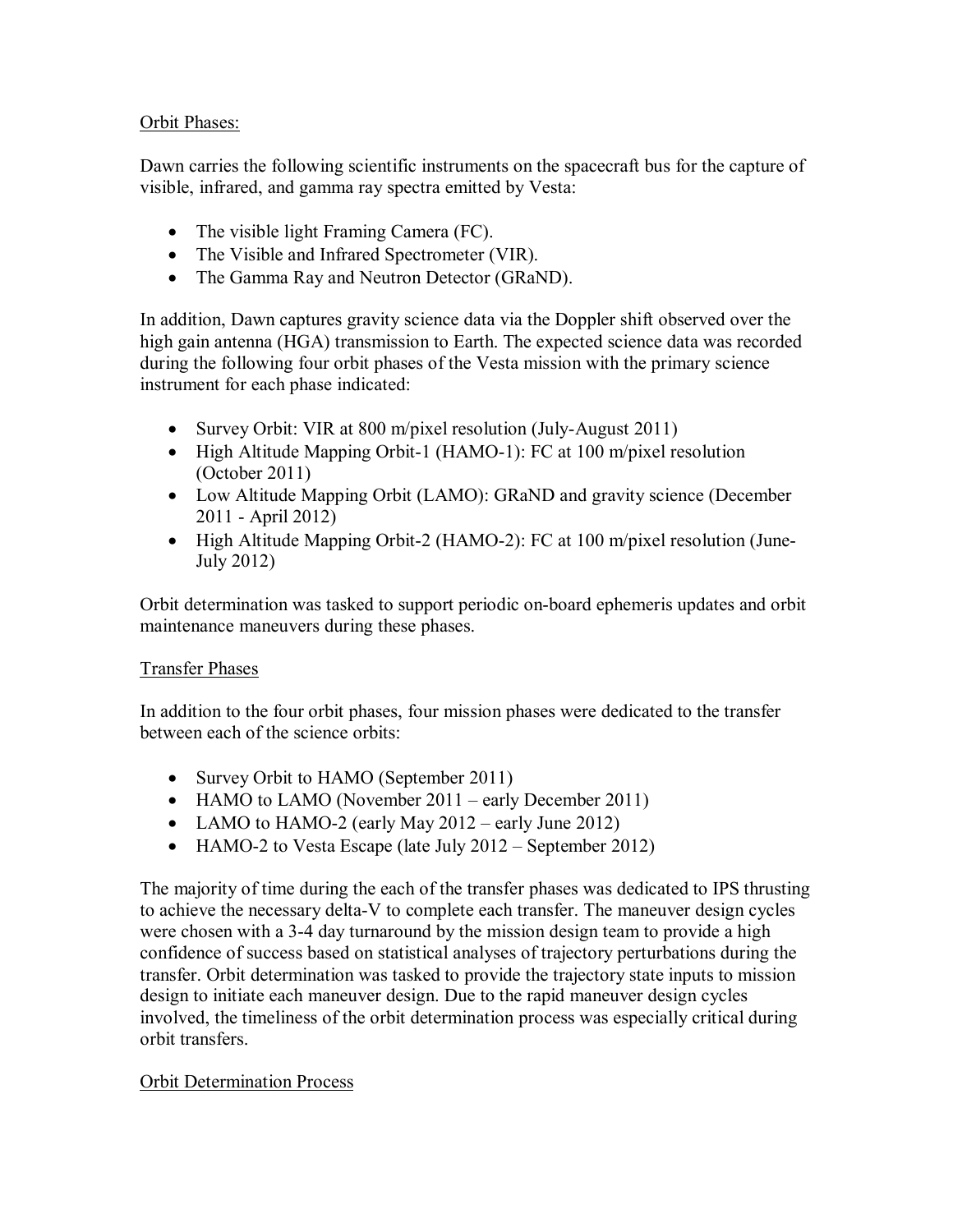The function of the orbit determination (OD) process is to reconstruct the Dawn as-flown trajectory up to the radiometric and optical measurement data cutoff and estimate the best dynamics models to be used for projecting the Dawn trajectory into the future. While [1] discusses the trajectory prediction performance of the OD products, this paper will discuss the models and process necessary to reconstruct the as-flown trajectory from the measurement data and produce the delivery products in a timely manner. In order to fit the Dawn trajectory to the measurement data, several dynamics models were established to describe the Vesta gravity field and orientation, IPS thruster activity, spacecraft attitude profile, and RCS desat events. The a priori models were built based on design inputs from the mission design and attitude control teams, then updated as telemetry of the as-flown performance became available on the ground. The ability to fit the measurement data was influenced by a variety of factors, including the accuracy and order of the a priori models, the modeled fidelity of desat and burn event timing, antenna motion present in the measurement data, filter weights, and the arc length of the measurement data. Often, the estimates for several filter parameters would alias due to lack of observability in the measurement data. To combat this, the filter weights were tuned by computing the statistics of several OD solutions using independent one-week data arcs during each orbiting phase. Once the trajectory was determined, the OD products were built and delivered to the mission design, attitude control, spacecraft, and science teams for implementation of the next maneuver design. In addition to the trajectory reconstruction, the OD products also included estimates of the IPS thruster performance, Vesta gravity field, and Vesta body frame.

#### Orbit Determination Challenges

A major challenge for the orbit determination process at Vesta was the incorporation of ion propulsion usage in the Dawn mission design and navigation architecture. Due to the low thrust provided by the IPS, the Dawn spacecraft spent a majority of time thrusting during orbit transfers. The result was fewer radiometric and optical measurements for orbit determination due to operational constraints. If tracking were to be enabled during thrusting, a drop in thrust on the order of 3 mN would be needed to route power to the transmitter [1]. During operations at Vesta, thrusting durations were on the order of days and each of the orbit transfers lasted approximately 6 weeks [2][3]. Telemetry playback on the high-gain antenna during transfers was limited to an 8-hour pass every few days. During orbit transfers, the maneuver design process on the ground occurred in parallel with thrusting on the spacecraft, meaning that the  $n+2$  maneuver was designed based on orbit determination knowledge only up to the nth maneuver. The result was a timeconstrained, data-limited orbit determination process tasked with providing orbit determination updates in the small periods between long-duration thrust segments.

A second challenge for orbit determination was Vesta gravity, center of mass, pole, and prime meridian estimation given the lack of detailed a priori models. Since the signal from each of these parameters increased in resolution as the spacecraft altitude was reduced, it was important to carefully manage the filter configuration for these parameters during the Survey-to-HAMO, and HAMO-to-LAMO transfers. For gravity,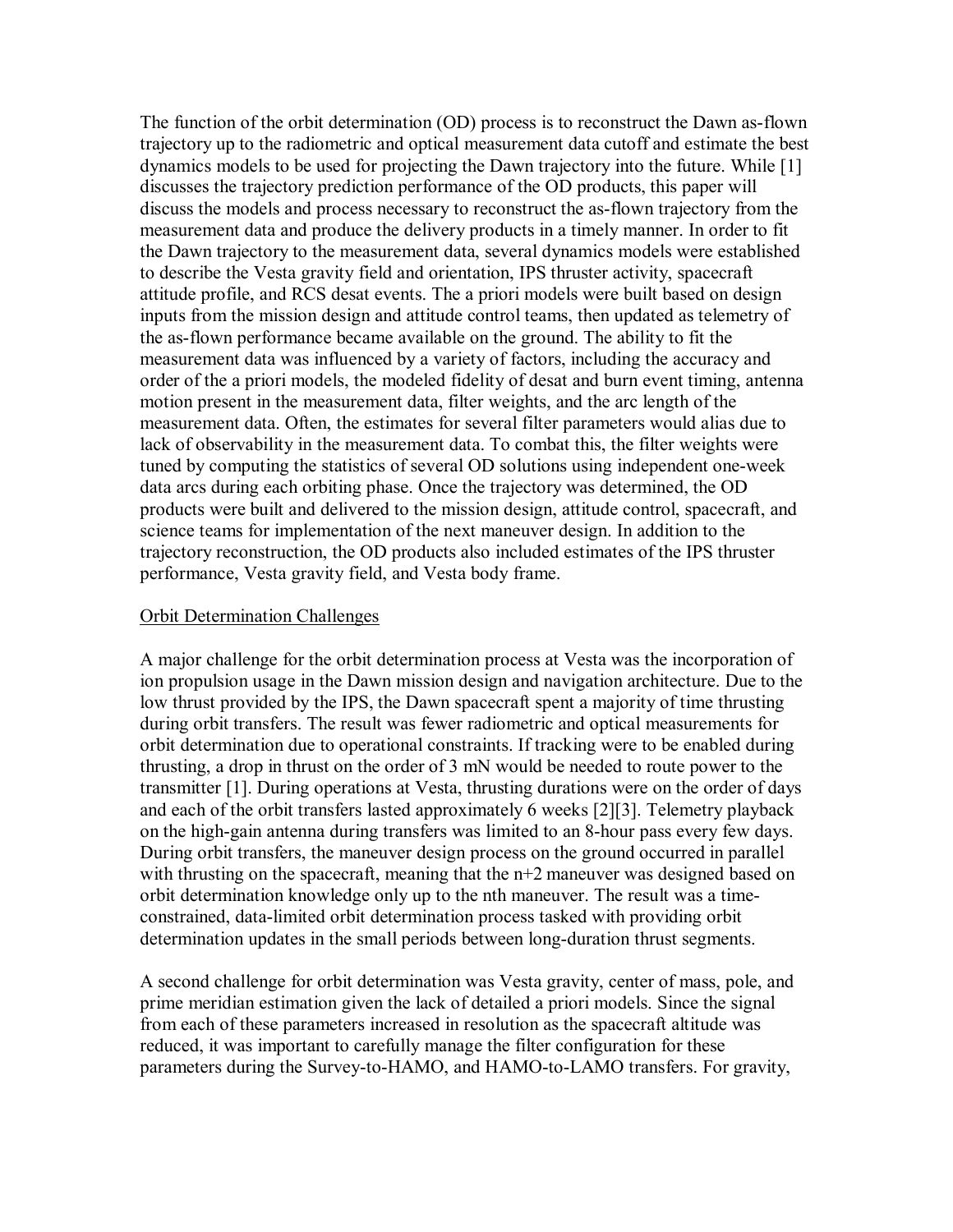this meant expanding the order of spherical harmonics estimated and for the other parameters it meant updating the nominal values and uncertainties appropriately.

A third challenge for orbit determination was safe mode recovery. During Vesta operations, Dawn entered safe mode five times. Upon safe mode entry, the spacecraft ceased sequenced activities, turned the solar panels toward the Sun, entered a slow spin mode, and communicated to the Earth via the low gain antenna. The recovery process for orbit determination involved advancing the filter epoch past the safe mode entry time, collecting estimates of delta-V events from the attitude control team, modeling the delta-V events as small forces, modeling the spin motion of the antenna, and delivering a rough trajectory to the spacecraft team based on a small amount of radiometric data. Since the telemetry bandwidth is constrained until the high gain antenna is restored, a lack of telemetry for delta-V events added to the difficulty of the task. Each safe mode event required a quick turnaround by orbit determination to assess the mission impact.

### Orbit Determination Performance

The requirements levied on the Dawn orbit determination team specified an in-orbit orbit determination capability with the following accuracies:

- 200 m (1-σ) and 10 cm/sec (1-σ)  $\omega$  2000 km altitude (Survey)
- 70 m (1- $\sigma$ ) and 3 cm/sec (1- $\sigma$ ) @ 700 km altitude (HAMO-1, HAMO-2)
- 20 m (1- $\sigma$ ) and 0.5 cm/sec (1- $\sigma$ ) @ 200 km altitude (LAMO)

As Dawn ventured to lower altitudes above Vesta, the trajectory could be found with greater confidence due to the increase in dynamic motion apparent in the measurements at lower altitudes. By LAMO, the trajectory could be determined within 20 meters. Figure 1 plots the performance of each orbit determination delivery during LAMO up to the data cutoff as compared to the final trajectory reconstruction. With the exception of one LAMO delivery, all other OD delivered achieved sub-sigma performance.



**Figure 1: Dawn OD Deliveries Compared to Final Reconstruction During LAMO**